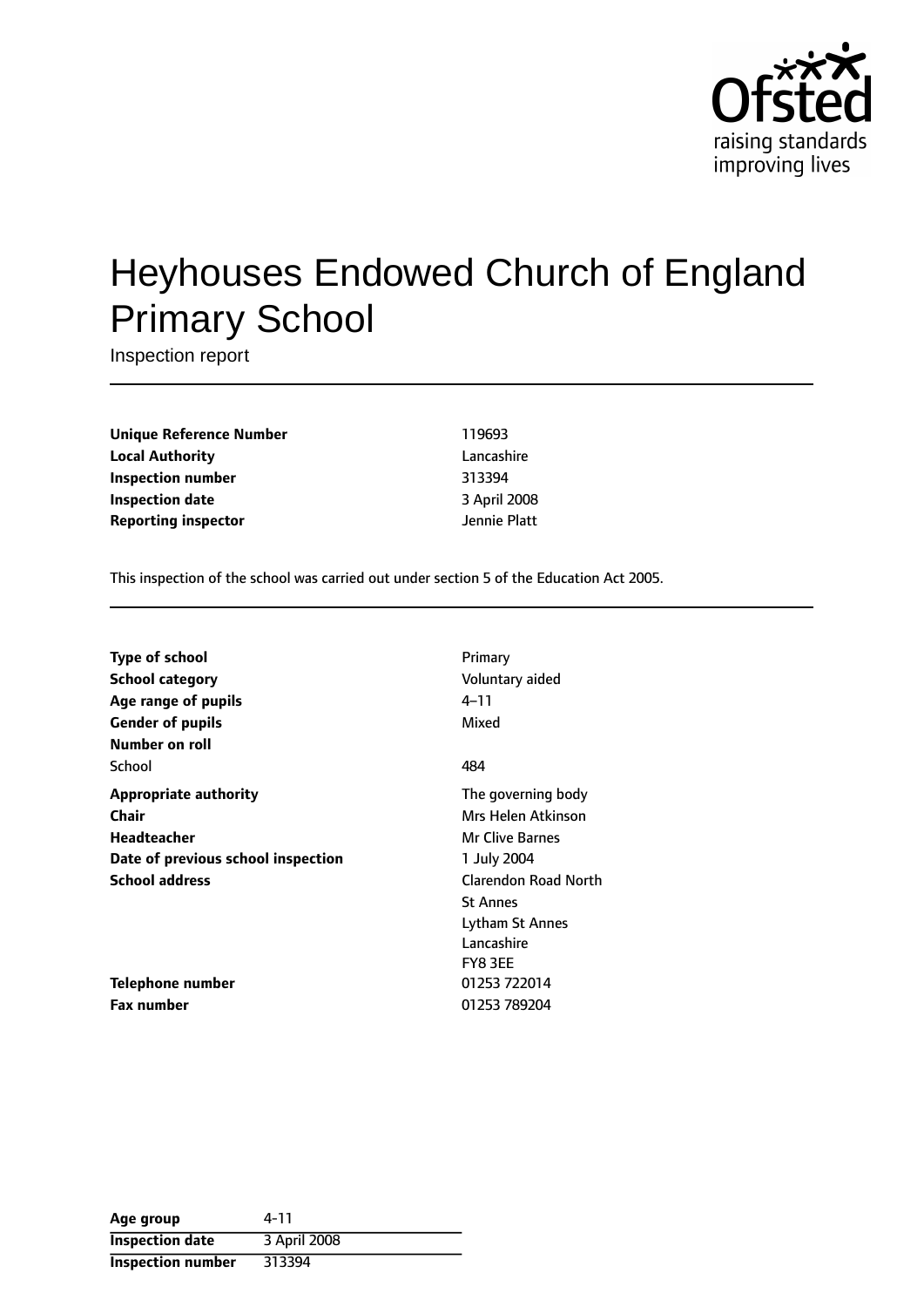© Crown copyright 2008

.

#### Website: www.ofsted.gov.uk

This document may be reproduced in whole or in part for non-commercial educational purposes, provided that the information quoted is reproduced without adaptation and the source and date of publication are stated.

Further copies of this report are obtainable from the school. Under the Education Act 2005, the school must provide a copy of this report free of charge to certain categories of people. A charge not exceeding the full cost of reproduction may be made for any other copies supplied.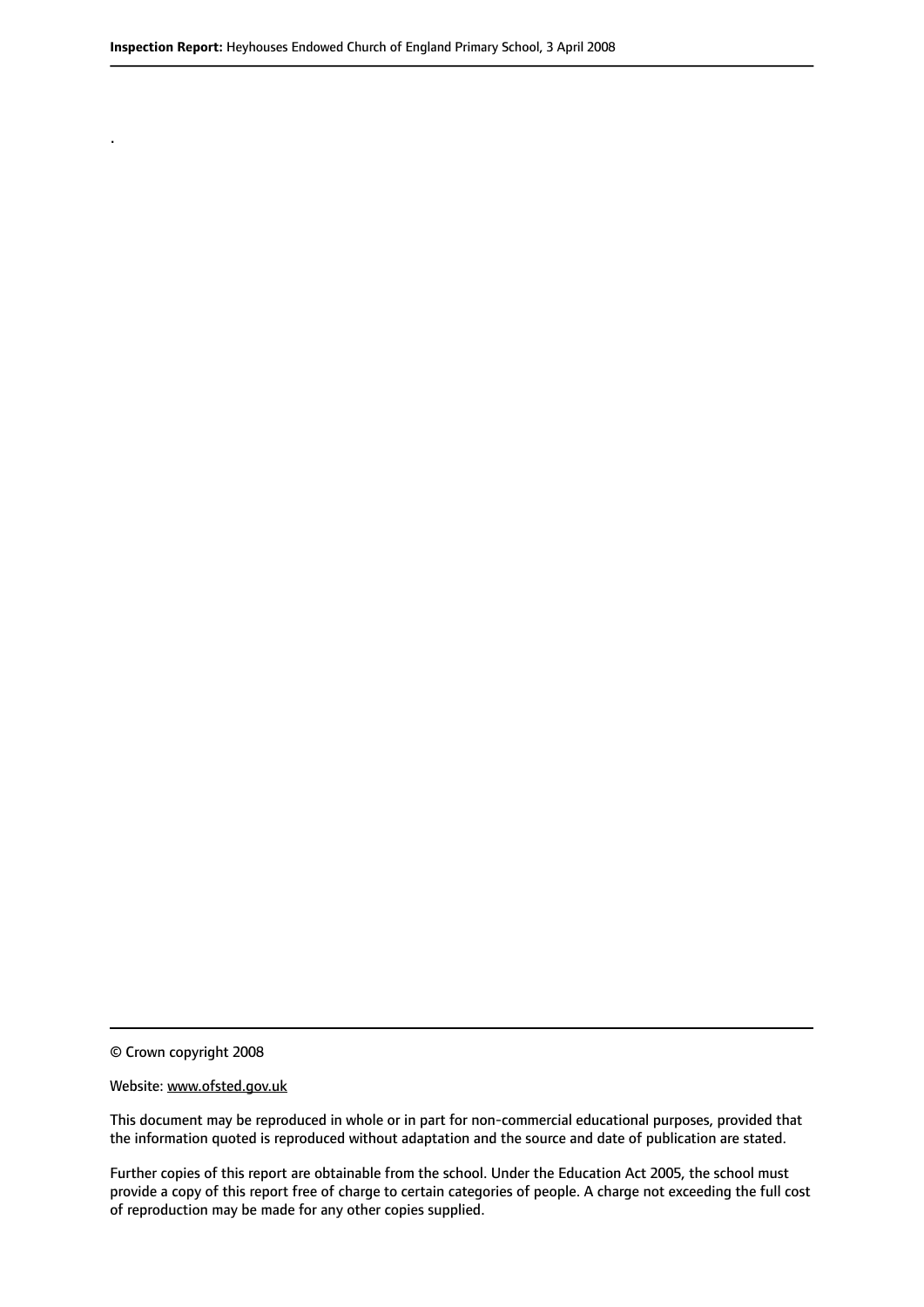# **Introduction**

The inspection was carried out by one Additional Inspector. The overall effectiveness of the school and the following issues were investigated: progressin the Foundation Stage, achievement of the more able pupils in Key Stage 1, standards in reading and writing in Key Stage 2 and the monitoring and evaluation of the school. Evidence was gathered from school documents including the school's self-evaluation, monitoring records, school development plan and national published assessment data. Parents' questionnaires were analysed and discussions held with governors, pupils and staff. Several lessons were observed. Other aspects of the school were not investigated in detail, but the inspection found no evidence to suggest that the school's own assessments, as given in its self-evaluation, were not justified, and these have been included where appropriate in the report.

## **Description of the school**

This school is larger than average. It is on a split site having eight classes from entry to the end of Year 2 on one site and the juniors in another building 500 metres away. The school serves a socially and economically advantaged area. Very few pupils are entitled to free school meals. An exceptionally low number of pupils are from minority ethnic backgrounds. A lower than average proportion of pupils have learning difficulties and/or disabilities. However, an above average number of pupils have formal statements of special educational need.

#### **Key for inspection grades**

| Grade 1 | Outstanding  |
|---------|--------------|
| Grade 2 | Good         |
| Grade 3 | Satisfactory |
| Grade 4 | Inadequate   |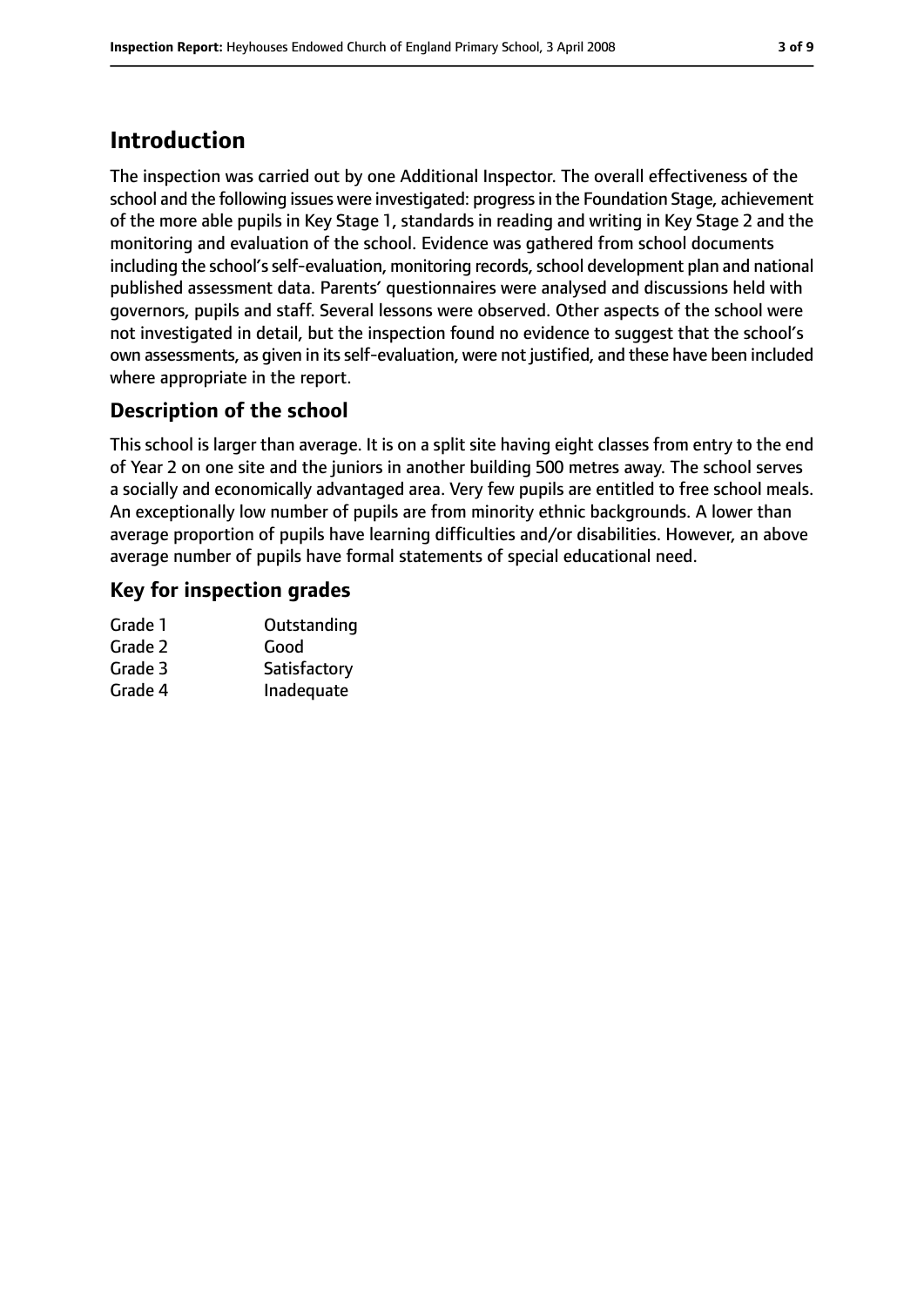## **Overall effectiveness of the school**

#### **Grade: 1**

'There is an atmosphere in our school of rigour, humour, enjoyment and a buzz of purposeful, energetic learning. Pupils come to school with enthusiasm and a ready smile.' These comments are from the school's own self-evaluation and encapsulate this outstanding school. It has an excellent reputation in the community and is continually over subscribed. It fully deserves the complimentary comments made by the vast majority of its parents. These include, 'Heyhouses offers a superb education at primary level and it is the unrivalled dedication of the headteacher and his team of staff that makes the school environment a pleasure for the pupils to be in. Excellent all round.'

The combination of excellent teaching and an enriching curriculum enables pupils to make excellent progress. Results of national tests and assessments at the end of Years 2 and 6 are impressive and have been significantly above average since 2003. Current standards continue to be exceptionally high, reflecting outstanding achievement. Progress from Year 1 to Year 6 is excellent. Teachers' assessments in 2007 for pupils at the end of Year 2 suggested the more able pupils were not making enough progress, especially in writing. The school has tackled this well with improved assessment, additional pupil support and training for staff to make writing more interesting. These changes have reaped benefits throughout the school and writing is much improved. Excellent progressin Key Stage 2 leadsto very high standards. An exceptionally high number of pupils exceed the level expected for their age. Since the last inspection the focus on scientific investigation has led to high standards with 67% exceeding the level expected for their age in the 2007 national tests. These high standards are a result of the teachers' extremely high expectations.

In Year 2, pupils were challenged to write their own website. They set to work confidently organising their text and pictures, some using computers, showing high levels of skill in working independently and achieving excellent results. Lessons are varied and delivered at a brisk pace. Year 5 pupils managed in two lessons to compose, set to a rhythm and perform some very imaginative poems. Year 6 teachers' quick fire questions keep pupils alert and eager to be involved. Teachers maintain enjoyment in learning as one pupil explained, 'lessons are enjoyable for us'. The curriculum is carefully matched to the pupils' ability. This, combined with excellent guidance from support staff enables pupils with learning difficulties and/or disabilities to make excellent progress. The school is overflowing with amazing displays of pupils' work that alert visitors to the richness of the curriculum. High quality art work and the amazing new dance studio reflect the school's determination to sustain a balance between academic, physical and creative development. Pupils thoroughly enjoy sport and the extensive array of activities mean there is something to appeal to all. Pupils and governors look forward to the M.A.D. (Music, Art and Drama) Festival which includes a wonderful programme of performances and activities to whet the appetite and sharpen skills.

The exemplary way in which pupils behave and their extremely positive response to all that is on offer plays a significant role in their excellent academic achievements. It ensures that all are exceptionally well prepared of the future. Care for pupils is excellent and this breeds a positive atmosphere where pupils feel secure and valued. Safeguarding procedures are in place. When needed, a chat room and specialist counselling is available so pupils can be helped to deal with any difficulties. Pupils have a real understanding about their role in both the school and wider community. Year 3 help the Year 2 pupils to transfer smoothly between sites by organising a picnic for the younger pupils. Older pupils visit the infant site daily to care for and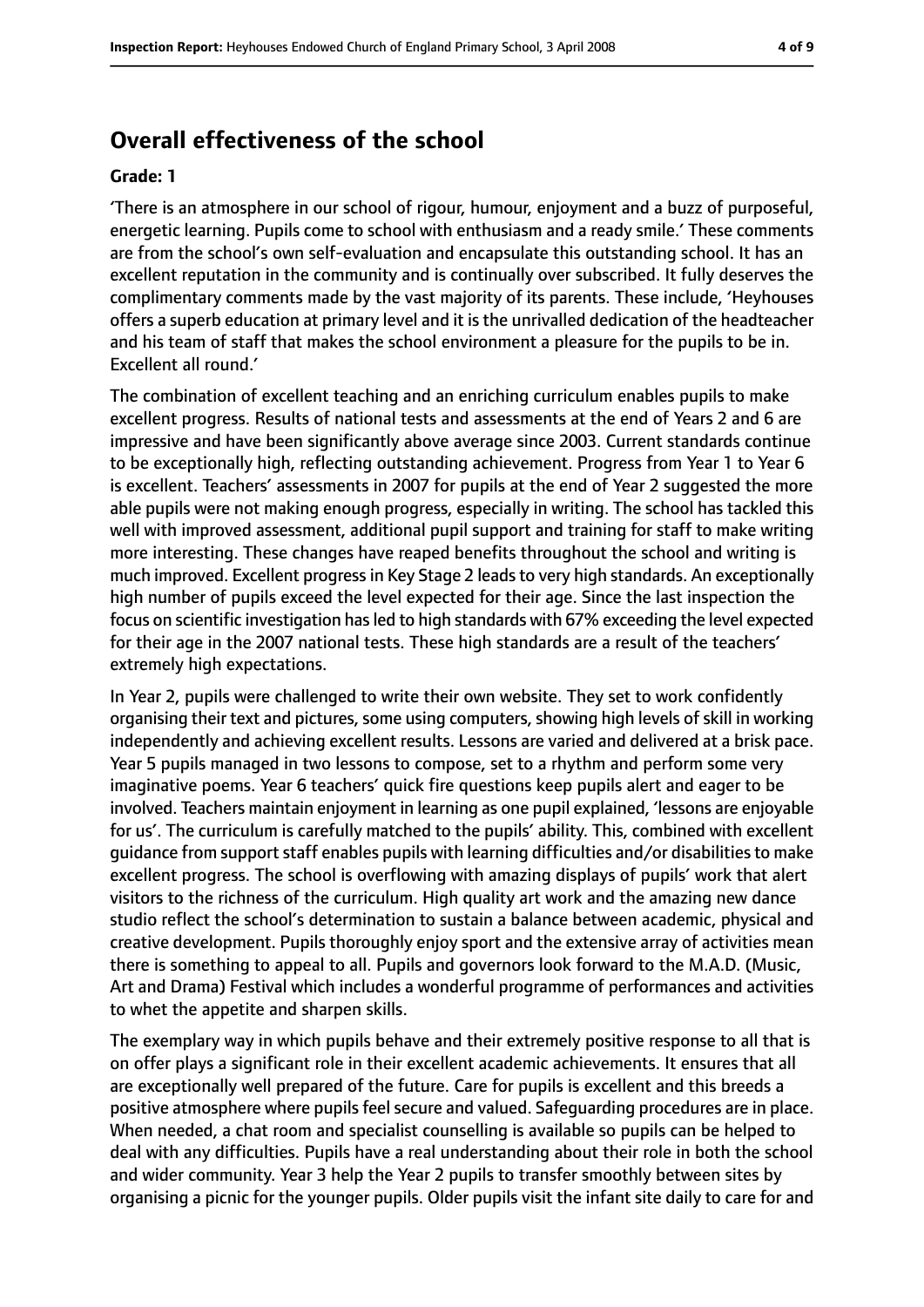play with the younger ones. The school council has a real voice in the school and are currently organising a healthy eating tuck shop. Many charities have benefited from the school's fund raising efforts.

The school's success is a result of the enthusiasm of the long-serving headteacher and deputy headteacher. Their strongly held view that only the best will do has been a significant factor in the excellent progress since the last inspection. They have sustained stability while at the same time driving forward the quality of education. Thorough and effective monitoring and evaluation ensure the school knows itself very well. Priorities are identified and translated into action in a well organised school development plan. The school is far from complacent and has honed assessment so staff are even better informed about their pupils. Staff are developing pupils' ability to assess their own progress and often ask them to explain how they could make their work better. Staff are well placed to implement national literacy and numeracy changes. Governors play a full role in this united determination that the school will sustain its high reputation. Management is most effective in overcoming the issues and constraints that the split site raises. So much so that parents see it as a positive advantage. The school is in an excellent position to improve even further and offers outstanding value for money.

#### **Effectiveness of the Foundation Stage**

#### **Grade: 1**

Children start school with standards that are typical for their age. Teaching is excellent and enables children to achieve very well and reach beyond the level expected for their age by the time they leave the Reception classes. Teachers provide an excellent balance of activities between those led by an adult and those initiated by the children. It is a delight to see groups organise themselves so effectively. One small group of girls were happily working as authors, writing small books including their pictures. Every day is an adventure in learning because the variety of experiences is excellent. For example, children grow beans and write about them, draw them and measure them. The curriculum is good and the school overcomes many difficulties caused by the Victorian building. The children have access to the outdoors on a rota basis and this time is used well for a variety of activities. Nevertheless, it does mean that children cannot use the outdoors as a regular feature of their lessons. Children are well cared for and detailed records of their progress are kept. When a weakness is spotted planning is adjusted to fill the gap. During the inspection non-fiction text was a focus because some children were insecure in this aspect of reading and a variety of imaginative ideas consolidated their understanding of these books. Management is good and critical examination of what works well has led to a revamp of provision which is showing a positive impact on behaviour and a calmer atmosphere more conducive to learning. This excellent start prepares children very well for the next stage in their learning.

## **What the school should do to improve further**

■ There are no significant areas for improvement that are not already being tackled. Nevertheless, the school is aware of the need to find ways to increase access to the outdoors for children in the Foundation Stage.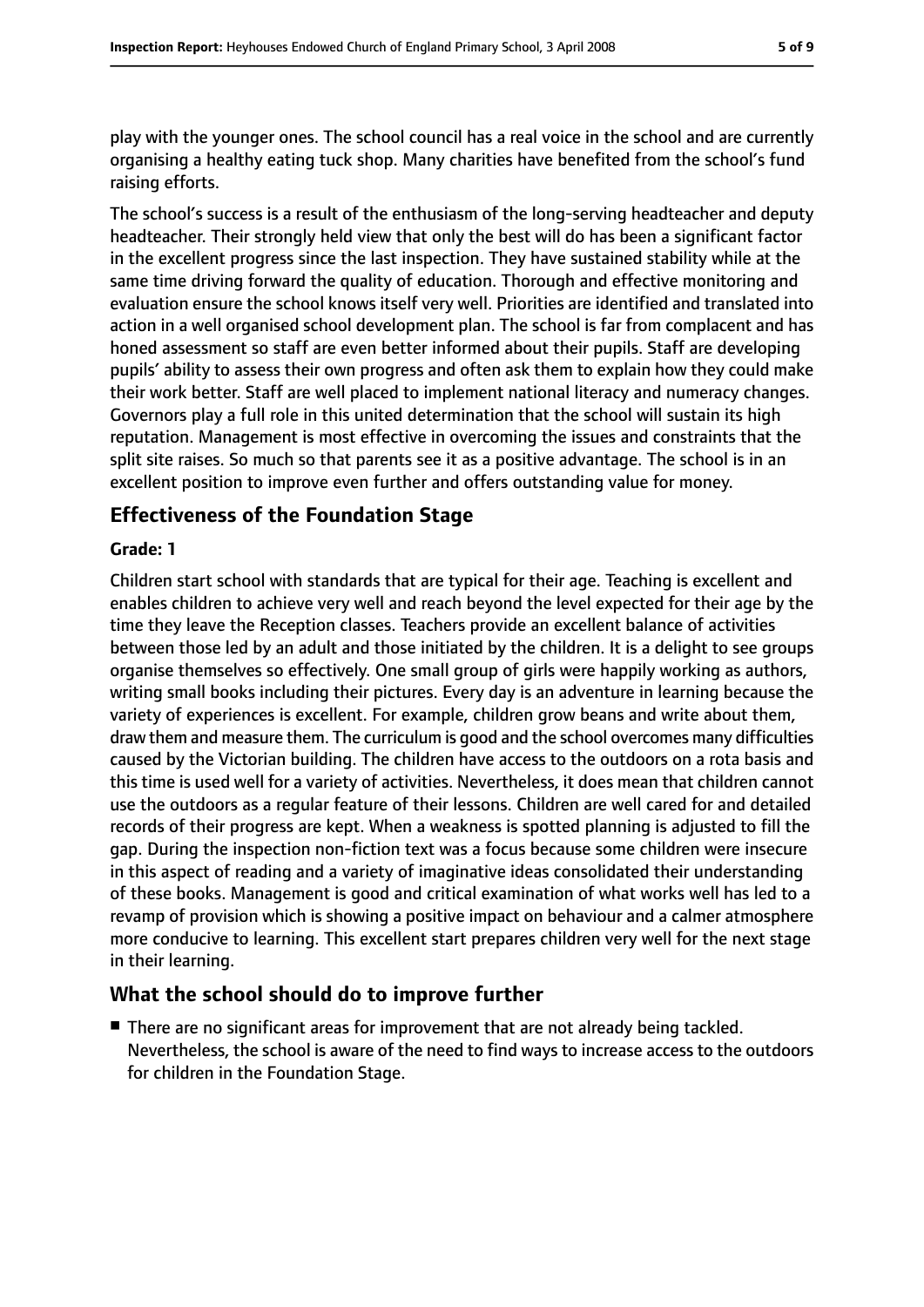**Any complaints about the inspection or the report should be made following the procedures set out in the guidance 'Complaints about school inspection', which is available from Ofsted's website: www.ofsted.gov.uk.**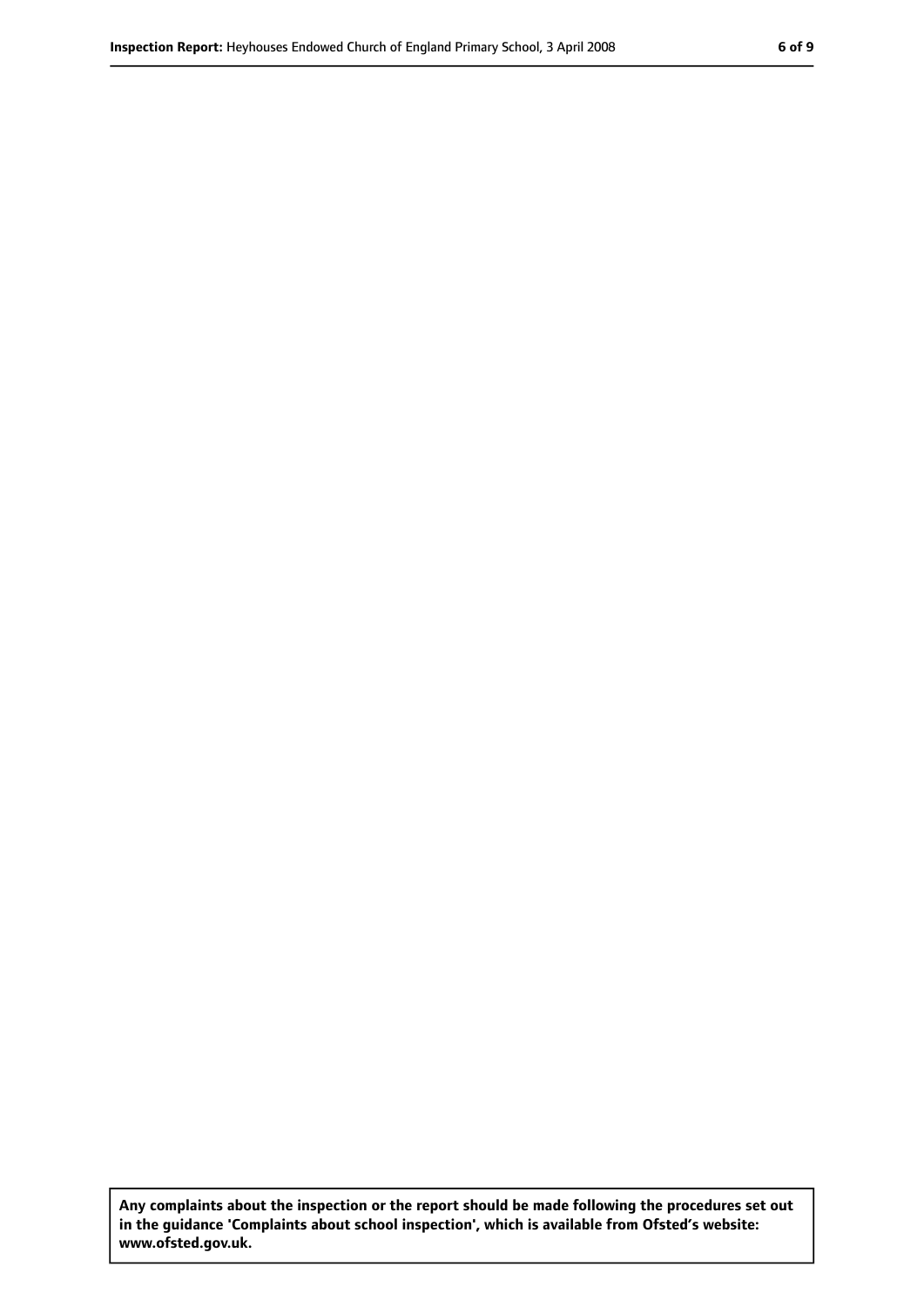# **Inspection judgements**

| $\dot{ }$ Key to judgements: grade 1 is outstanding, grade 2 good, grade 3 satisfactory, and | <b>School</b>  |
|----------------------------------------------------------------------------------------------|----------------|
| arade 4 inadequate                                                                           | <b>Overall</b> |

## **Overall effectiveness**

| How effective, efficient and inclusive is the provision of education, integrated<br>care and any extended services in meeting the needs of learners? |     |
|------------------------------------------------------------------------------------------------------------------------------------------------------|-----|
| Effective steps have been taken to promote improvement since the last<br>inspection                                                                  | Yes |
| How well does the school work in partnership with others to promote learners'<br>well-being?                                                         |     |
| The effectiveness of the Foundation Stage                                                                                                            |     |
| The capacity to make any necessary improvements                                                                                                      |     |

#### **Achievement and standards**

| How well do learners achieve?                                                                               |  |
|-------------------------------------------------------------------------------------------------------------|--|
| The standards <sup>1</sup> reached by learners                                                              |  |
| How well learners make progress, taking account of any significant variations between<br>groups of learners |  |
| How well learners with learning difficulties and disabilities make progress                                 |  |

## **Personal development and well-being**

| How good is the overall personal development and well-being of the<br>learners?                                  |  |
|------------------------------------------------------------------------------------------------------------------|--|
| The extent of learners' spiritual, moral, social and cultural development                                        |  |
| The extent to which learners adopt healthy lifestyles                                                            |  |
| The extent to which learners adopt safe practices                                                                |  |
| How well learners enjoy their education                                                                          |  |
| The attendance of learners                                                                                       |  |
| The behaviour of learners                                                                                        |  |
| The extent to which learners make a positive contribution to the community                                       |  |
| How well learners develop workplace and other skills that will contribute to<br>their future economic well-being |  |

## **The quality of provision**

| How effective are teaching and learning in meeting the full range of the<br>learners' needs?          |  |
|-------------------------------------------------------------------------------------------------------|--|
| How well do the curriculum and other activities meet the range of needs<br>and interests of learners? |  |
| How well are learners cared for, quided and supported?                                                |  |

#### **Annex A**

 $^1$  Grade 1 - Exceptionally and consistently high; Grade 2 - Generally above average with none significantly below average; Grade 3 - Broadly average to below average; Grade 4 - Exceptionally low.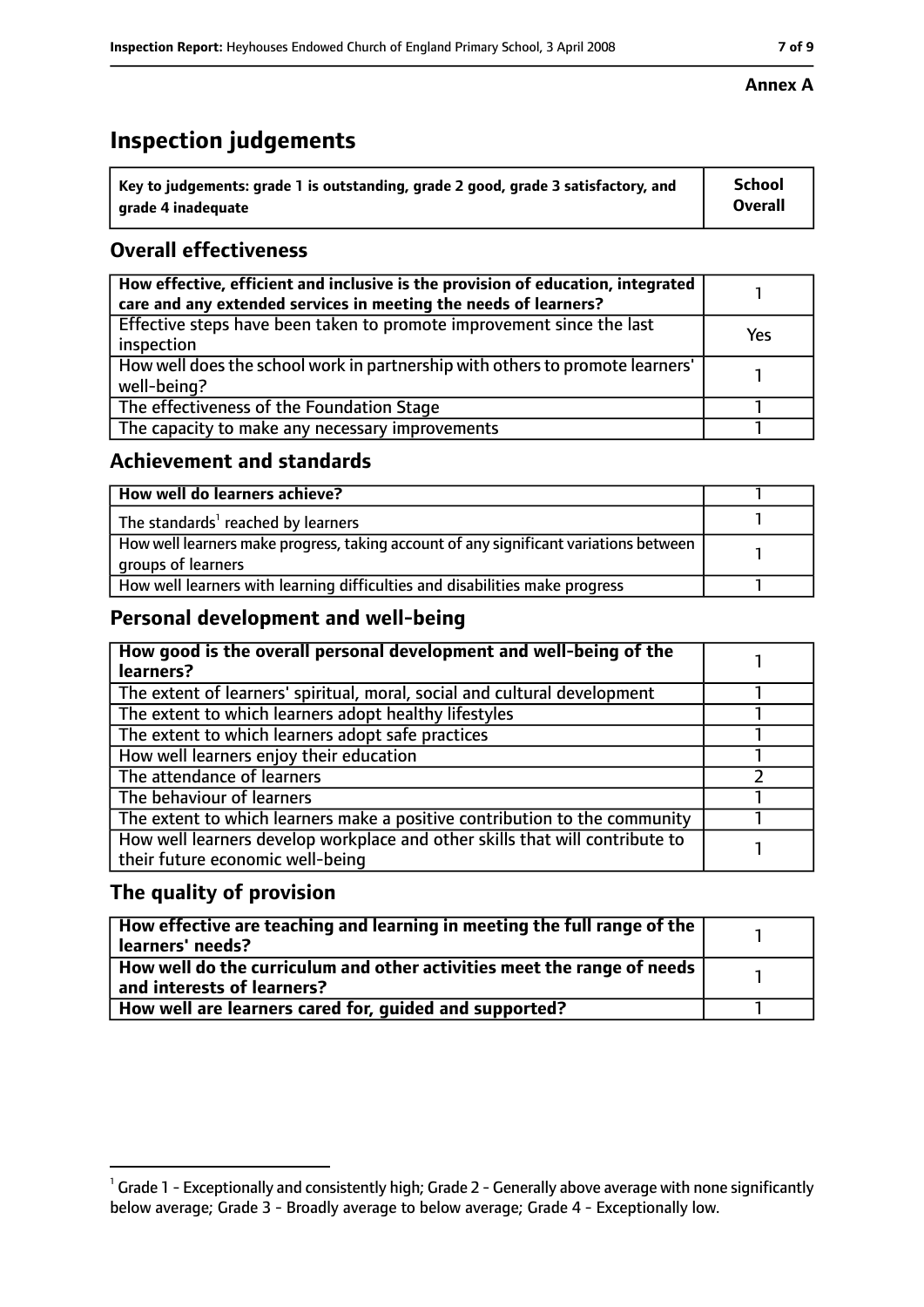#### **Annex A**

# **Leadership and management**

| How effective are leadership and management in raising achievement<br>and supporting all learners?                                              |     |
|-------------------------------------------------------------------------------------------------------------------------------------------------|-----|
| How effectively leaders and managers at all levels set clear direction leading<br>to improvement and promote high quality of care and education |     |
| How effectively leaders and managers use challenging targets to raise standards                                                                 |     |
| The effectiveness of the school's self-evaluation                                                                                               |     |
| How well equality of opportunity is promoted and discrimination tackled so<br>that all learners achieve as well as they can                     |     |
| How effectively and efficiently resources, including staff, are deployed to<br>achieve value for money                                          |     |
| The extent to which governors and other supervisory boards discharge their<br>responsibilities                                                  |     |
| Do procedures for safequarding learners meet current government<br>requirements?                                                                | Yes |
| Does this school require special measures?                                                                                                      | No  |
| Does this school require a notice to improve?                                                                                                   | No  |